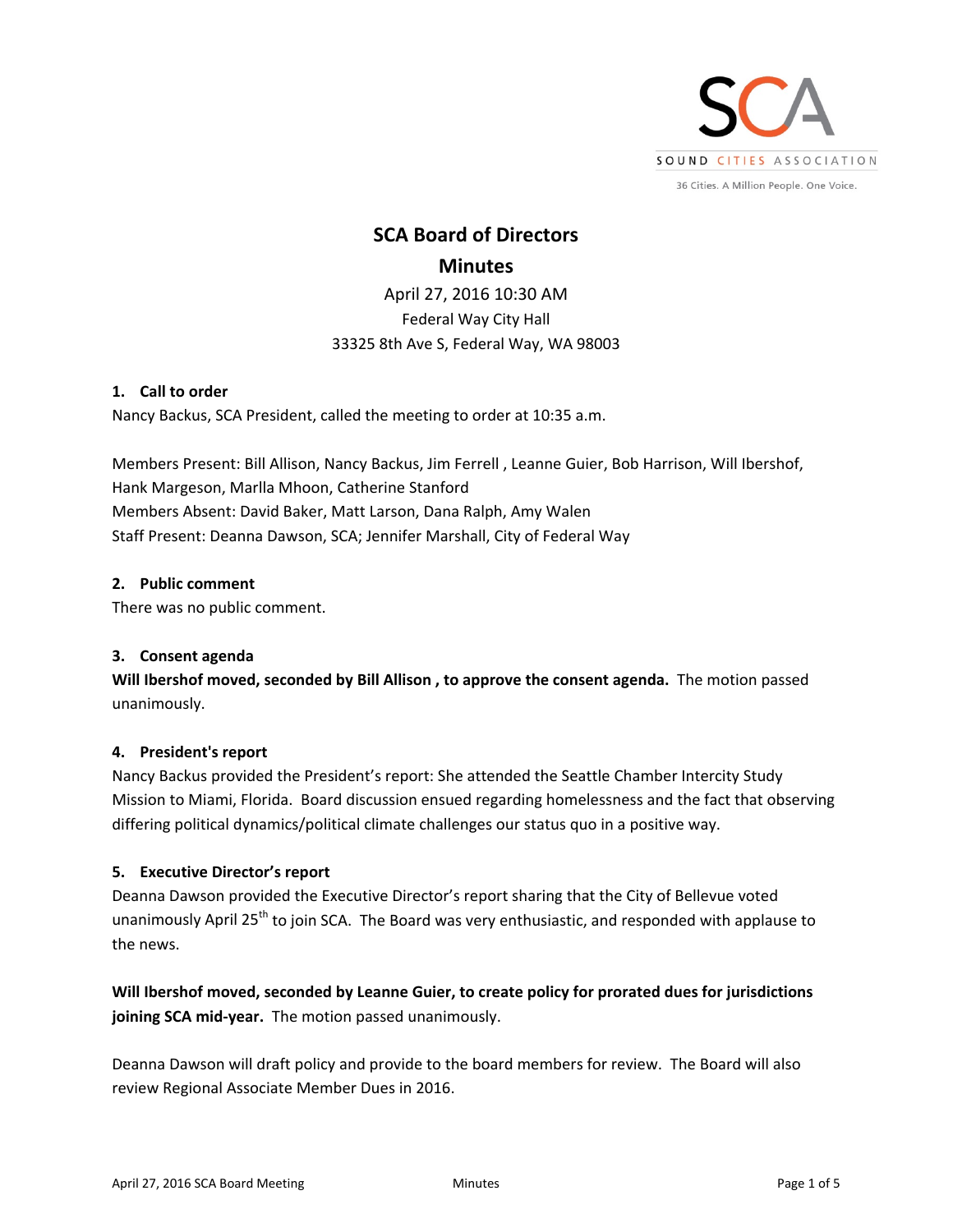The Executive Director's report continued with information regarding the Marketplace Fairness Act which has been renamed the Remote Transactions Parity Act. The Kent Chamber of Commerce has adopted a position and she asked that the board members consider working with local chambers to do the same. A copy of their letter will be provided for reference.

# **6. All Home Coordinating Board, Children and Youth Advisory Board, King County Flood Control District Advisory Committee, and Regional Law, Safety and Justice Committee Appointments**

Deanna Dawson reported on board vacancies and provided overview of applicants.

**Hank Margeson moved, seconded by Leanne Guier, to appoint:** 

**Councilmember Shelley Kloba, Kirkland, as a member to the All Home Coordinating Board; Councilmember Jesse Salomon, Shoreline, as a member to the Children and Youth Advisory Board; Councilmember Henry Sladek, Skykomish, as an alternate to the King County Flood Control District Advisory Committee; and, Councilmember Lydia Assefa‐Dawson, Federal Way, as a member to the Regional Law, Safety and Justice Committee.** The motion passed unanimously.

# **7. Staff Appointments**

Deanna Dawson reported on board vacancies and provided overview of applicants

**Will Ibershof moved, seconded by Marlla Mhoon, to move Jim Seitz, Transportation Planning and Program Manager of Renton, from alternate to member of the Puget Sound Regional Council (PSRC) Regional Project Evaluation Committee (RPEC).** The motion passed unanimously.

**Will Ibershof moved, seconded by Bill Allison to appoint Phillip Messina, City Manager of Carnation, as an alternate to the Puget Sound Regional Council (PSRC) Regional Project Evaluation Committee (RPEC).** The motion passed unanimously.

**Hank Margeson moved, seconded by Catherine Stanford, to appoint Rob Odle, Planning Director of Redmond, as a member to the Puget Sound Regional Council (PSRC) Regional Centers Framework** Working Group. The motion passed unanimously.

# **8. Finance Committee Report**

Executive Director Deanna Dawson provided the Finance Committee Report due to the absence of Treasurer Amy Walen. The report included information regarding County Budget Meeting scheduled for April 28<sup>th</sup> at 11:30 a.m. to be held at PSRC. Discussion followed regarding maternity leave of Ellie Wilson Jones, a temporary employee Ella Williams filing in during Ellie's absence. The Finance Committee and Board were supportive of this expenditure.

# **9. PIC Chair's Report**

Marlla Mhoon, PIC Chair, reported on the April 13, 2016 meeting of the PIC. She reported that 31 cities were represented. Agenda items included ST3, including discussion of parking, and affordable housing.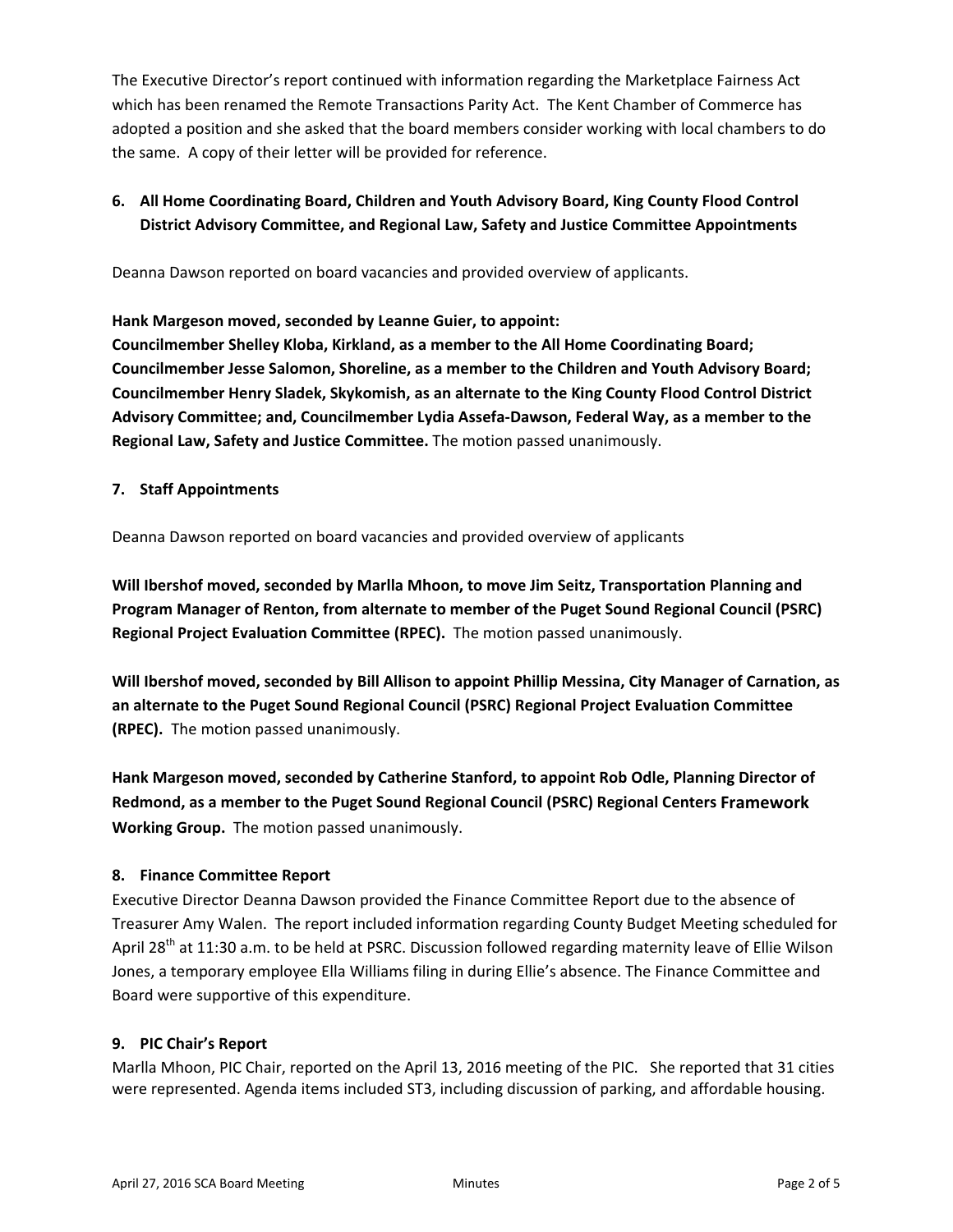The Board discussed a possible amendment to the draft policy regarding subarea equity. Consensus among the board is that the verbiage raises red flags; do not pursue.

The number of side conversations occurring at the PIC meetings was discussed. A general reminder will be provided by PIC Chair Mhoon at the next meeting; if the situation is not remedied this can be revisited.

## **10. City Managers/Administrators Report**

Bob Harrison provided the City Managers/Administrators Report. Topics included the King County Budget, a presentation from the City of Kent regarding cultural competency, and the City of North Bend camping ordinance being declared unconstitutional. The idea of having common ordinances on homelessness was suggested as a potential aid to area jurisdictions, perhaps made by Municipal Research and Services Center (MRSC).

# **Chair Nancy Backus called for recess at 11:38 a.m. Meeting reconvened at 11:48 a.m.**

## **11. Discussion Items**

**a. Legislative Update** 

## **i. Budget**

Two items were vetoed in the State budget: a raid of the Public Works Assistance Account (PWAA), and a redistribution of the fire insurance premium tax.

**Bob Allison moved, seconded by Hank Margeson seconded, sending letter from Board thanking Governor Inslee for vetoing these items on behalf of SCA.**  The motion passed unanimously. Dawson agreed to draft a letter for President Backus's signature (Attachment A).

#### **ii. SCA Legislative Committee**

This Committee will be populated from the PIC and SCA Board and will do their best not to duplicate efforts. Ms. Dawson requested volunteers to serve. Catherine Stanford, Leanne Guier, Bill Allison, and Nancy Backus volunteered.

#### **b. SCA positions on ballot measure**

If ST3 is on a ballot some individuals have requested SCA to take a position on the measure. It has not been the practice of SCA to take stances on ballot measures. Discussion ensued regarding whether or not this should be the practice and if this would be done in this case. The consensus was to assess this on a case by case basis and not take a position in this instance (too many SCA cities are outside the taxing district, could be divisive).

#### **c. Retreat follow up:**

# **i. Economic Development**

Discussion ensued about having a regional "dashboard." There is a need to establish goals so that there can be measurements made. A staff group of economic development managers will start this task.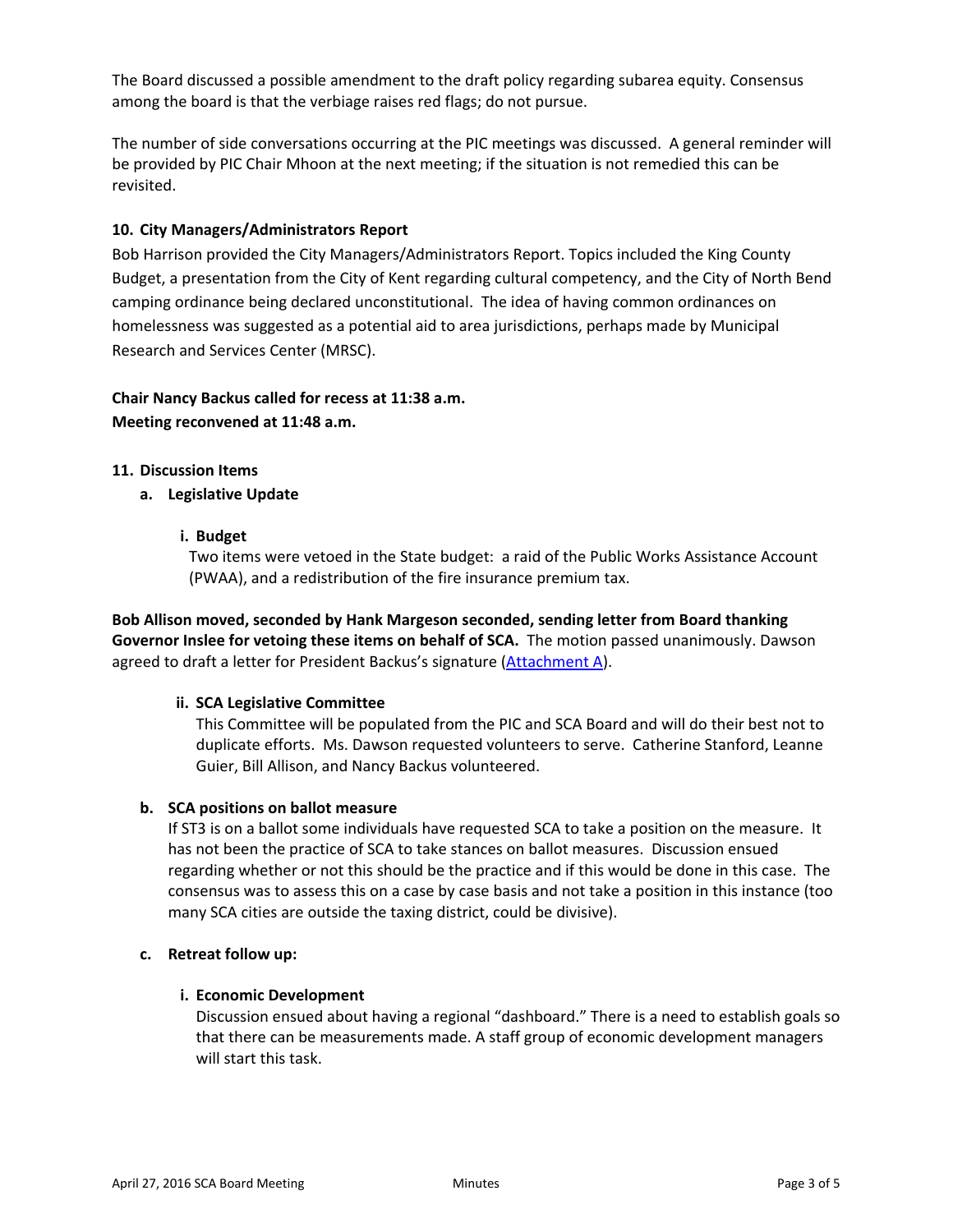# **ii.** Affordable Housing

Discussion ensued about Affordable Housing week. SCA will also be looking at an event later in 2016.

## **d. Regional Associate Members**

Previously discussed during Executive Director's Report.

## **e. City Members**

Previously discussed during Executive Director's Report.

## **f. Methanol Plant – Update**

The proposed Methanol Plant is no longer moving forward and will no longer be coming back to PIC. This project has raised a good question as to what can be considered a Regional Issue; this idea could potentially be a topic for a retreat. Additionally the idea of fairness/that both sides of an issue should be able to be represented when SCA or PIC is moving towards a decision like this in the future will also be considered.

## **12. Upcoming Events**

The next SCA Best Starts for Kids Roundtable meeting is scheduled for Thursday, May 5, 2016 from 4:00 PM to 6:00 PM at Renton City Hall.

The next SCA Public Issues Committee meeting is scheduled for Wednesday, May 11, 2016 at 7:00 PM at Renton City Hall.

The next SCA Board of Directors meeting and tour is scheduled for Wednesday, May 18, 2016 from 10:00 AM to 1:00 PM at Issaquah City Hall.

# **13. For the good of the order**

There were no comments.

#### **14. Adjourn**

The meeting adjourned at 12:12 p.m.